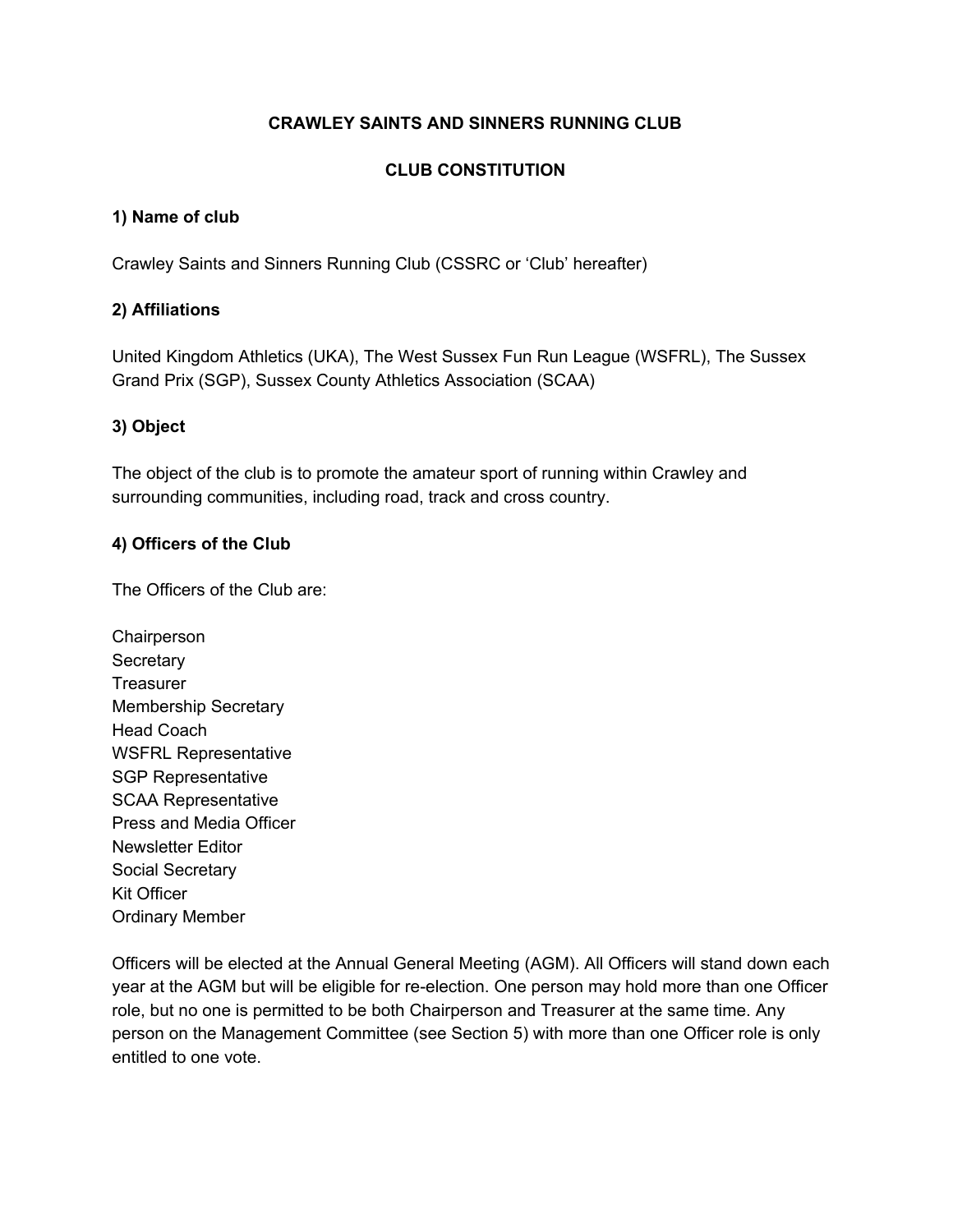# **5) Management Committee (MC)**

The MC shall be composed of the Chairperson, the Secretary, the Treasurer, the Membership Secretary, the Head Coach, the Ordinary Member and a minimum of 3 other members, all elected annually, 5 to form a quorum. The maximum number of committee members allowed is 15.

The MC will meet regularly throughout the year (every 6 weeks on average), the date of each meeting to be agreed by members at the preceding meeting. The Secretary will be responsible for arranging and booking a suitable venue, and for taking the minutes of each meeting, which will be published on the Club website within 30 days of the meeting and emailed to members on request. The MC reserves the right to remove from the published minutes of meetings any discussion, information or data of a private or personal nature.

The MC shall be responsible for Club administration. Its duties will include:

- arranging runs, training sessions and coaching for the membership, within the limits of available volunteers and resources
- ensuring that members receive fair treatment
- looking after the welfare of members and exercising reasonable care in planning and organising activities for them
- safeguarding the property and funds of the Club in a responsible and ethical manner
- organising teams to represent the Club in the race leagues to which it is affiliated
- planning and organising the Club's annual WSFRL race
- arranging social events
- managing the Club's website and social media presence to keep members abreast of training dates and times, Club news and developments
- advertising and promotion of the Club
- ensuring that members adhere to the Club's Code of Conduct and abide by the rules of the Constitution
- adopting new policies, rules and codes of practice on behalf of the membership
- appointing advisers and sub-committees where necessary in order to fulfil its business
- filling committee vacancies that arise and co-opting members to the committee as required

The MC will uphold UK law relating to discrimination and child protection and adhere to all relevant UK data protection legislation. By standing as an Officer of the Club or member of the MC, the person concerned agrees to abide by such legislation in carrying out his or her official duties and to safeguard and not to divulge to third parties any information which the MC deems to be confidential.

The MC reserves the right to make new appointments to the MC up to the allowed maximum of 15 members without a vote by the full Club membership. The MC also reserves the right to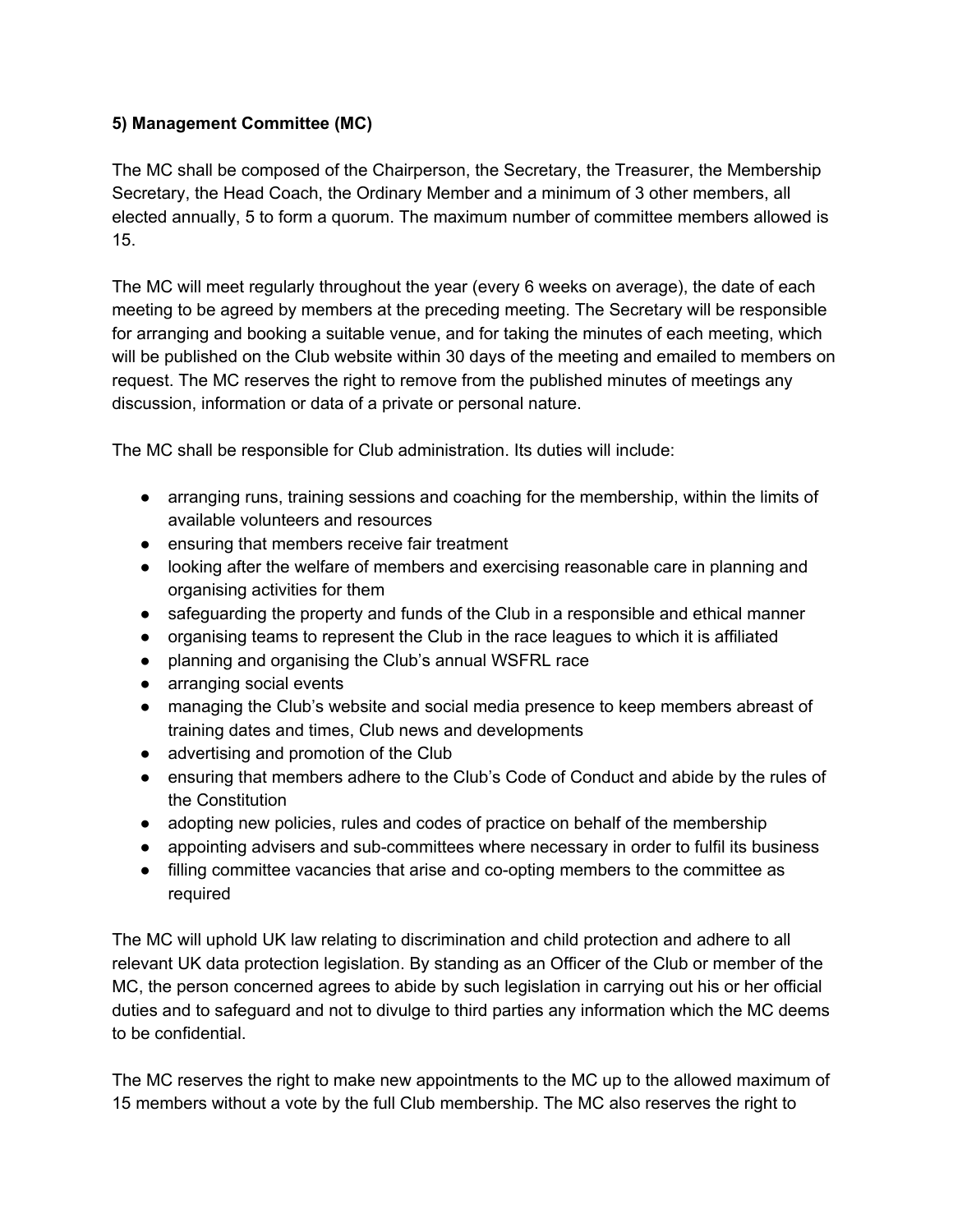dismiss from the committee any member of the MC who has been absent for 3 meetings in succession or more, but dismissal shall be a matter of discretion and not applied indiscriminately in the case of such absences. This right of dismissal does not apply to the Chairperson, the Secretary, the Treasurer, the Membership Secretary and the Head Coach, who must serve on the committee throughout their tenure.

In the event of a tied vote at MC meetings, the Chairperson will have a casting vote.

# **6) Membership**

Membership of the Club is open to anyone interested in running, at the MC's discretion, regardless of running ability, sex, age, disability, ethnicity, nationality, sexual orientation and religious or political beliefs, where such beliefs do not conflict with the Club's Code of Conduct and the rules of the Constitution. The MC reserves the right to refuse membership or annual renewal of membership.

Persons wishing to join the Club must complete the official application form, giving their unconditional agreement to abide by the Club's Code of Conduct and the rules of the Constitution by ticking the consent box. They must also tick the appropriate box on the form if they wish to forbid the publication of images of themselves or their children on the Club website or Facebook pages or in the local press or other official literature. If the person already belongs to a UKA / AAA / ARC affiliated club, they must declare their first-claim allegiance at the time of joining.

There are three categories of membership:

1) single adult 2) family (2 x adults & 2 x children) 3) honorary life membership

Adults are those aged 16 and over on 1st January, the rest being classed as Juniors. Honorary life membership may be granted to those who have reached the age of 65 years and who have been Club members for at least the previous 10 years. The conferring of such membership is at the discretion of the MC - in recognition of significant service to the Club over a long period, for example. Honorary life members will have the same voting and other rights as adult members.

Where adults are enrolled in the category of family membership, each has the right to vote at AGMs and Special General Meetings (SGM), and to call SGMs with the required 19 other members (see section 15). Junior members have no such voting or SGM rights.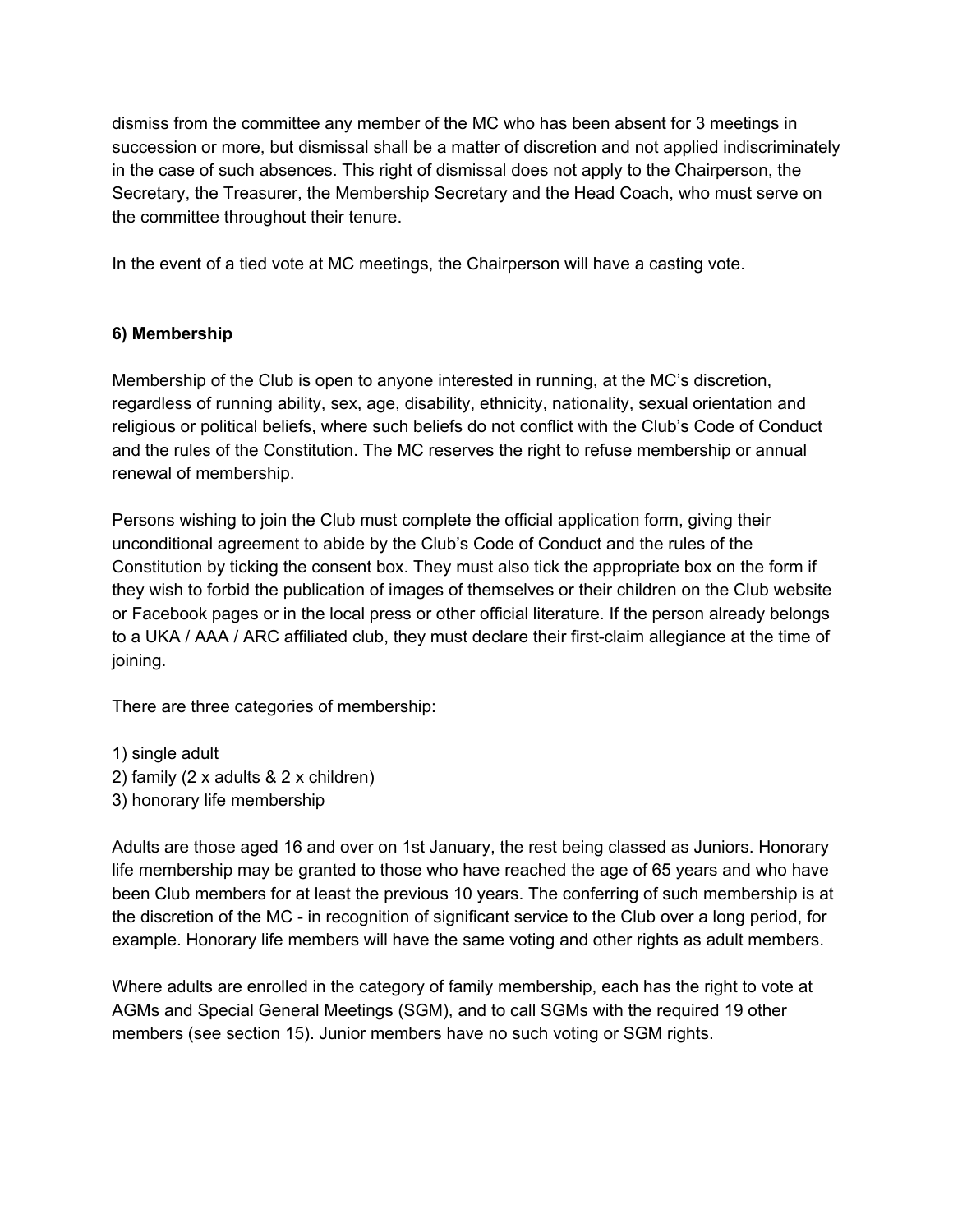Members who are first-claim members of another running club are subject to the rules of the Constitution and the Code of Conduct and have the same rights as first-claim members of CSSRC, except:

- they may not stand as an Officer of the Club or member of the MC
- they are not entitled to vote at the AGM or an SGM
- they may not lead the call for an SGM or be one of the 20 members requisitioning an SGM

## **7) Junior Members**

Junior members are accepted only on the basis that their parents or guardians have read and agreed to the following conditions:

a) When a junior member attends any club training session or event, his or her safety and wellbeing are the responsibility of the parents or guardians or an adult designated by the parents or guardians to monitor and supervise the junior member concerned. The club will not be held responsible for accidents, injuries or damage caused by unsupervised junior members, whether to themselves or to third parties.

b) Since the Club's coaches and run leaders are only qualified to lead and train persons aged 12 and above, it is the responsibility of a junior's parents or guardians to ensure that any event or activity in which the junior takes part is appropriate for his or her fitness and stage of physical and mental development if he or she is aged 11 or under. Parents and guardians are strongly advised to seek professional advice from a specialist coach or physical education instructor about the correct training load, distance and duration of activity for their child / children. The Club's England Athletics-trained run leaders and coaches are not qualified to give such advice and the Club cannot be held responsible for any injuries, illness or permanent physical harm to a junior aged 11 or under resulting from participation in Club activities.

# **8) Subscription**

The annual subscription will be fixed by the MC each year prior to 1st January. The subscription is payable with an application for membership, and subscription renewals fall due on 1st January each year. They must be paid within 60 days. Any member whose subscription has not been paid within this time period will be deemed to have resigned from the Club by the MC. Renewals after the 60 day period of grace will be subject to a £3 rejoining fee.

Members who join after 1st October will be not be required to renew their subscription on 1st January of the following year, but will have their membership extended to 31st December of that year. Those non-members who have paid for one of the Club's Learn to Run courses in a given year will be registered as members until 31st December of that year, when their subscription will fall due.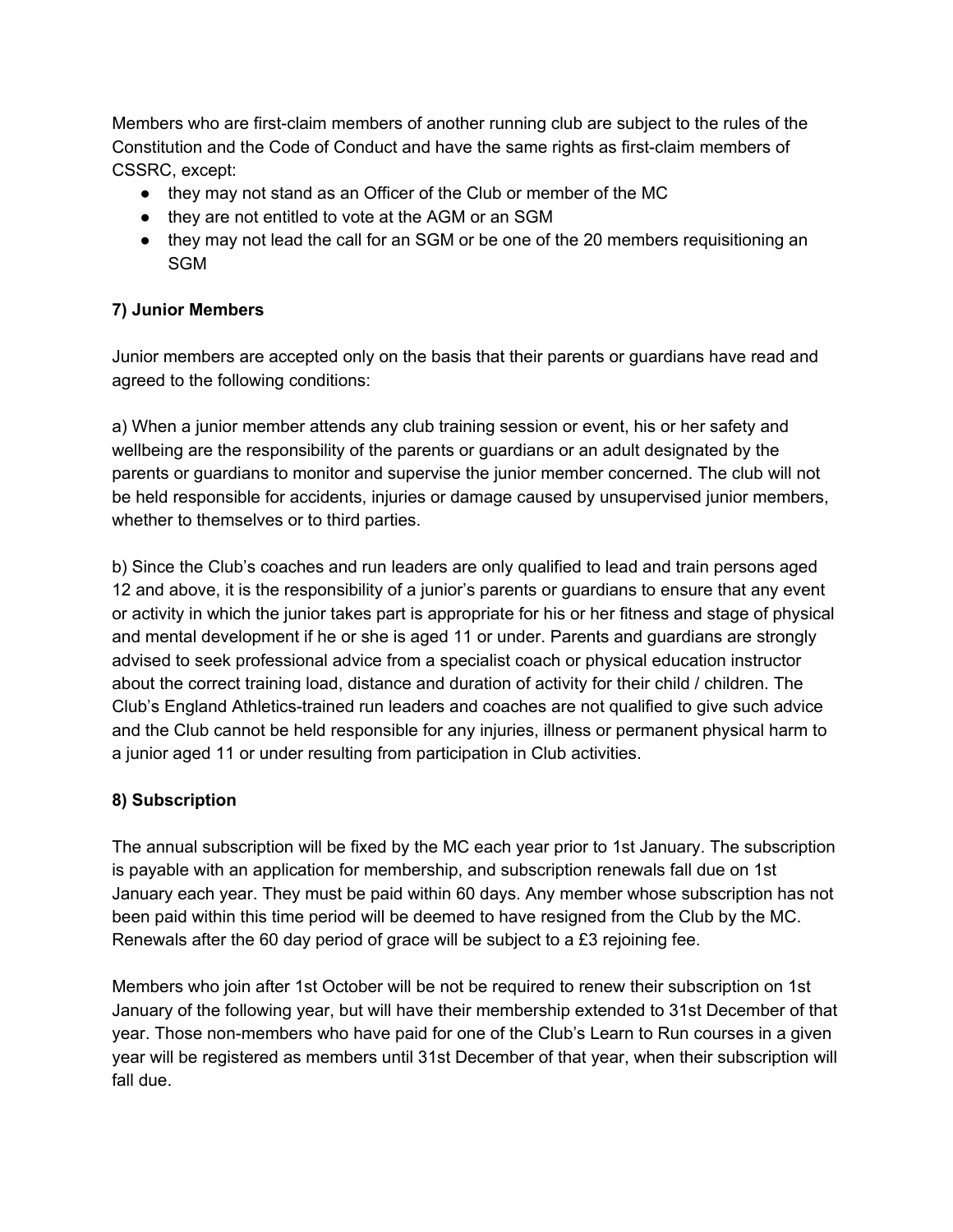## **9) Code of Conduct**

All members must abide by the following Code of Conduct, the aim of which is to safeguard the harmony of the Club and ensure that our members enjoy their running safely.

As a responsible club, we expect our members to:

- respect the rights, dignity and worth of every runner and others involved in the sport, treating everyone equally
- consistently promote sportsmanship and fair play, both on and off the field, and never condone rule violations or the use of banned substances
- encourage all runners to accept responsibility for their own performance and behaviour, and challenge inappropriate language or behaviour by others
- place the welfare and safety of other runners above other considerations such as personal performance
- adh[e](http://www.englandathletics.org/)re to national rules and quidelines for our sport (see [www.englandathletics.org\)](http://www.englandathletics.org/)
- try to resolve any disputes or grievances politely and informally

## **10) Complaints and Disciplinary Procedure**

In the case of grievances between members, those directly involved should first try to resolve the matter informally, with the support of one or more neutral third parties if necessary. If this fails, the matter should be brought to the attention of the Chairperson or Secretary, with a description of the issue and an account of the attempts at resolution that have been tried already.

In the case of serious misconduct (e.g. assault) or complaints or grievances against Officers of the Club or members of the MC, including aspects of the club's provision for members as laid down in the Constitution, the member(s) concerned **must** immediately raise the complaint both verbally and in writing to the MC as a whole.

In both the above cases, the MC will consider the allegation of misconduct, complaint or grievance in a manner of its choosing as soon as conveniently possible and reach a decision. **This decision will be final.**

The MC reserves the right to respond to breaches of the Code of Conduct with any of the following:

- verbal warning
- written warning
- suspension or withdrawal of membership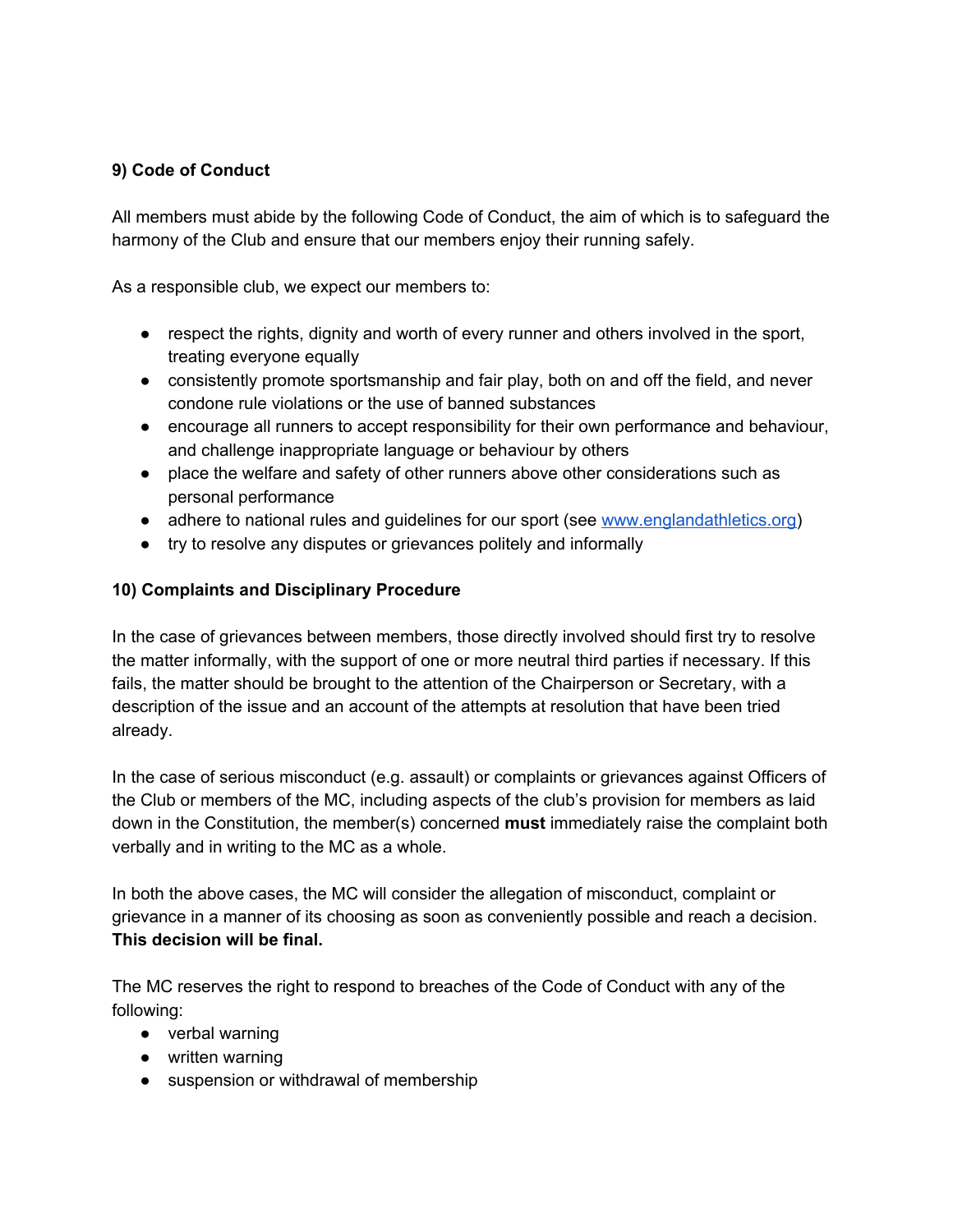## **11) Property and Funds**

The property and funds of the Club will be safeguarded and managed by the MC in a responsible and ethical manner, for the benefit of all members. The property and funds must not be used for the direct or indirect private benefit of individual members, except as permitted by the rules of the Constitution, and all surplus income and profits are to be reinvested in the Club.

The Club may use the property and funds to provide sporting and related social facilities, sporting equipment and coaching for members. The Club may also sell sports clothing and equipment to members in connection with the purposes of the club.

# **12) Finance and the Club Treasurer**

All funds will be held in an online banking account by the Club Treasurer in the name of the Club. The Treasurer's duties will be:

- 1. to monitor payments into and out of the Club account, recording and clearly identifying individual transactions on a spreadsheet
- 2. to communicate promptly with Club Committee Members and Officers requesting information about specific financial transactions, past and present
- 3. to make payments to the Club's creditors as required, subject to the countersignature of the Chairperson or Secretary in the case of payments by cheque
- 4. to collect cash payments made by members for weekly sessions, record them in the books and deposit them in the Club account, or delegate the tasks of collection and/or deposit to an Officer of the Club or MC member
- 5. to deposit Club membership and UKA membership payments in the Club account, liaising with the Membership and UKA Secretaries as necessary to ensure that an accurate record is kept by all
- 6. to report to the MC, providing a monthly breakdown of income and expenditure by category and the current account balance
- 7. to provide an audited statement of the accounts at the end of the Club's financial year, which must be presented in full to the membership at the Club's AGM

The Treasurer will be responsible and accountable for all the finances of the Club. The Treasurer and 2 other Officers of the Club, normally the Chairperson and Secretary, will have access to the Club's internet banking account, but only the Treasurer may transfer money out of the account without reference to the other signatories. In exceptional circumstances, either of the 2 Officers of the Club with access to the account may initiate a money transfer or other account transaction, but in all such cases they should seek approval in advance from the Treasurer where possible and they **must** inform the Treasurer immediately once any such transaction has been made.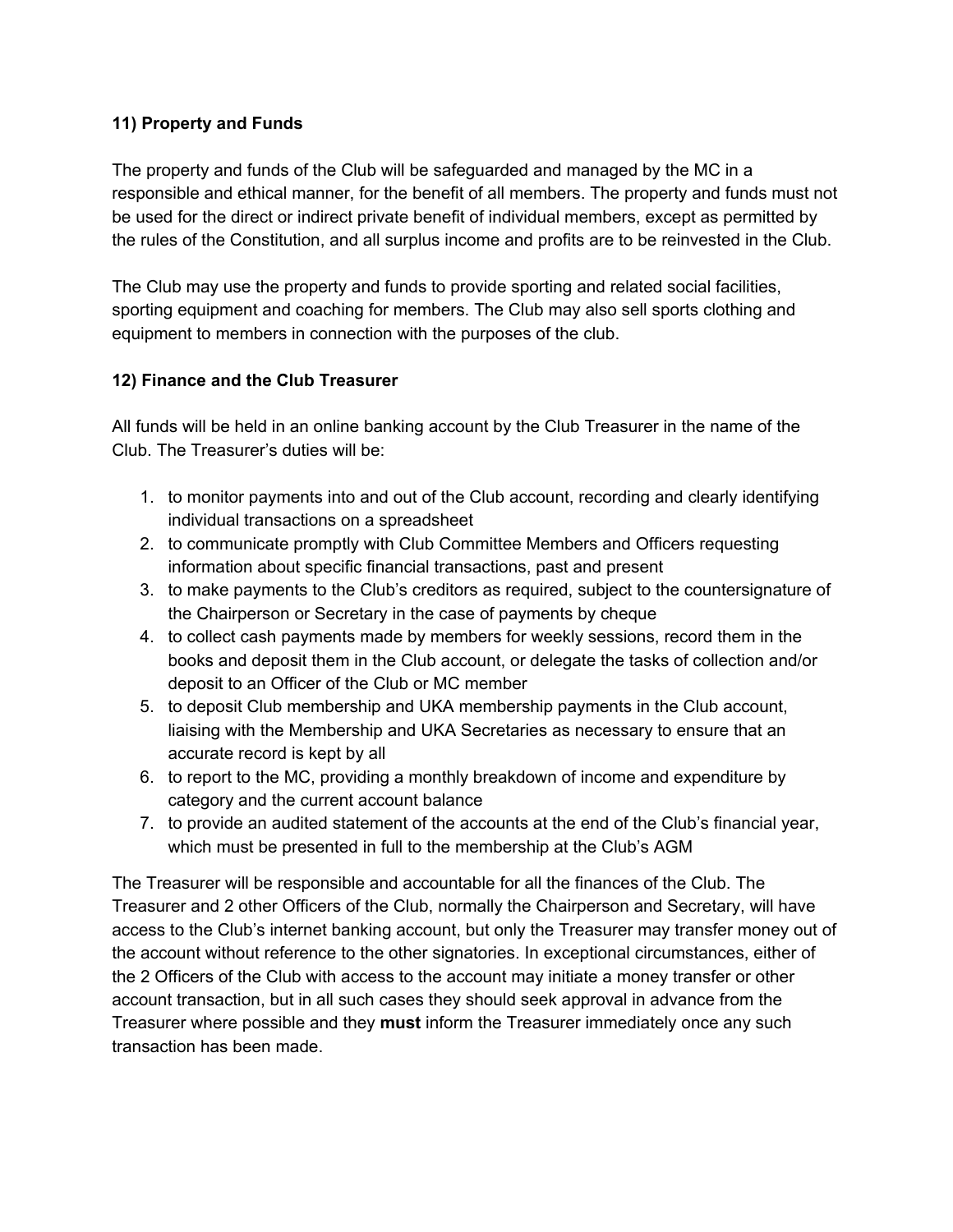All cheques drawn against Club funds must bear the signatures of 2 out of the 3 designated account signatories.

Upon standing down as Treasurer at the AGM without being re-elected to the position or upon resigning or being dismissed by a majority vote of the MC or voted out of office at a SGM during the Club's financial year, the former Treasurer **must**:

- initiate the process of transferring internet banking access and authority to operate the Club account to the incoming Treasurer, this process to be completed within 30 days of the former Treasurer standing down unless prevented by delays outside his or her control
- continue to safeguard and operate the Club account until the transfer to the incoming Treasurer has been completed, and hand over all accounts, invoices, bills, statements etc belonging to the Club immediately upon completion of the transfer

The financial year of the Club will end on 30th September.

# **13) Auditor**

An Auditor will be appointed by a General Meeting of the Club. The appointment will continue until the resignation of the Auditor or a new appointment is made by a General Meeting. Any suitably qualified person who is not an Officer of the Club or member of the MC may be appointed as Auditor. The duties of the Auditor are to review the annual accounts of the club prepared by the Treasurer and to certify whether or not these give a true and accurate view of the Club's financial position and to confirm whether or not adequate records have been kept.

## **14) Annual General Meeting (AGM)**

A General Meeting will be held during the month of December in every year to receive the MC's report and financial statement, elect Officers of the Club and MC members and deal with any other matter specified on the agenda. The Club Secretary will give 21 days' notice of the AGM and notice of any business which members desire to place on the agenda must be given in writing to the Club Secretary at least 7 days prior to the meeting. Nominations for Officers of the Club and MC members must be given in writing not less than 14 days prior to the meeting. Nominations may be accepted on the night at the Chairperson's discretion.

An audited copy of the accounts will be presented to members by the Club Treasurer at the AGM.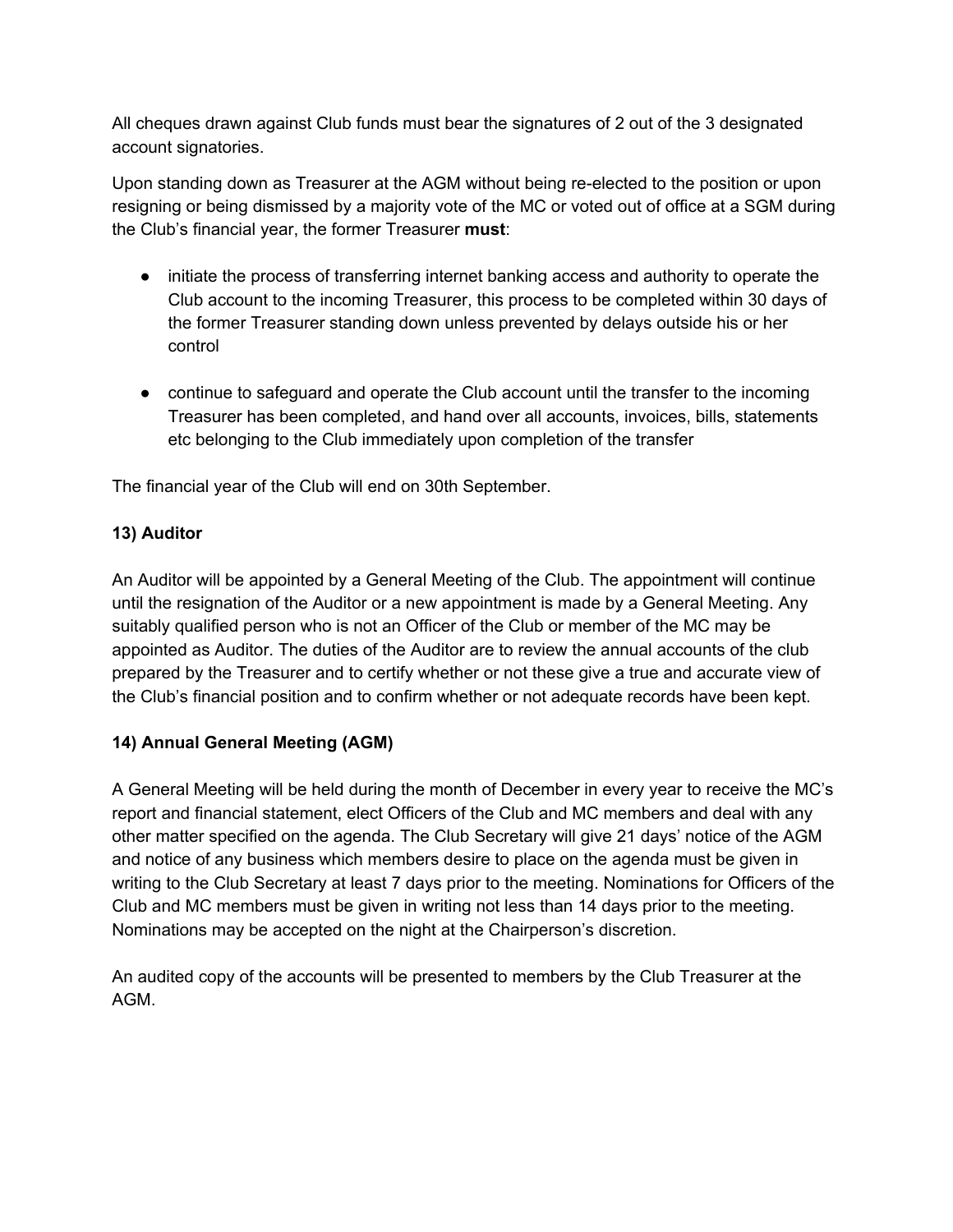### **15) Special General Meeting (SGM)**

A Special General Meeting must be called by the Club Secretary within 14 days of receiving a requisition in writing signed by 20 fully paid-up members of the Club, stating the business to be brought before such a meeting. The Club Secretary will give at least 7 days' notice of the time and place of any such SGM and the business to be dealt with, and no other business will be dealt with at any such meeting.

#### **16) Alterations to the Constitution**

No alteration or addition to the Constitution may be made except by an AGM or SGM called specifically for that purpose. Notice of any proposed amendment must be given as stated in sections 14) and 15) of the Constitution.

#### **17) Club Colours and Personalised Kit**

The Club vest colour is yellow with the club logo printed in black on the front and back. Club vests must be worn at all Sussex Grand Prix, West Sussex Fun Run League and Sussex County Athletic Association events. They must also be worn at any other competition or race in which the Club participates as an official team, but need not be worn by individuals and informal groups of members taking part in events of their own choosing. Club vests for events may bear the name of the member, but any other logos or slogans are not permitted (see section 18).

## **18) Advertising**

The Club's name and logo must not be used to advertise or endorse other organisations or their products. The printing of another organisation's name, logo, contact details etc on any item of club kit is forbidden. The MC may at its discretion allow the printing of the name and other details of charitable organisations on special edition kit for a specific event, but such kit must not be worn in lieu of Club colours (see Section 17). The MC may also arrange sponsorship for club events from third parties whom the MC believes reflect the values and ethos of the Club, and such parties may be allowed to print their logo and details on items bearing the Club's name and logo but excluding items of Club kit.

#### **19) Private Facebook Page For Members**

Fully paid-up members are entitled to access the Club's private Facebook page, at the discretion of the MC. All posts to the page must comply with the Code of Conduct. Members should be wary of making comments and using terms which, while intended ironically or in jest, may nevertheless cause offence to certain members.

Members are welcome to use the private page in order to advertise items for sale or to make personal recommendations of products or services, but the posting of advertisements for